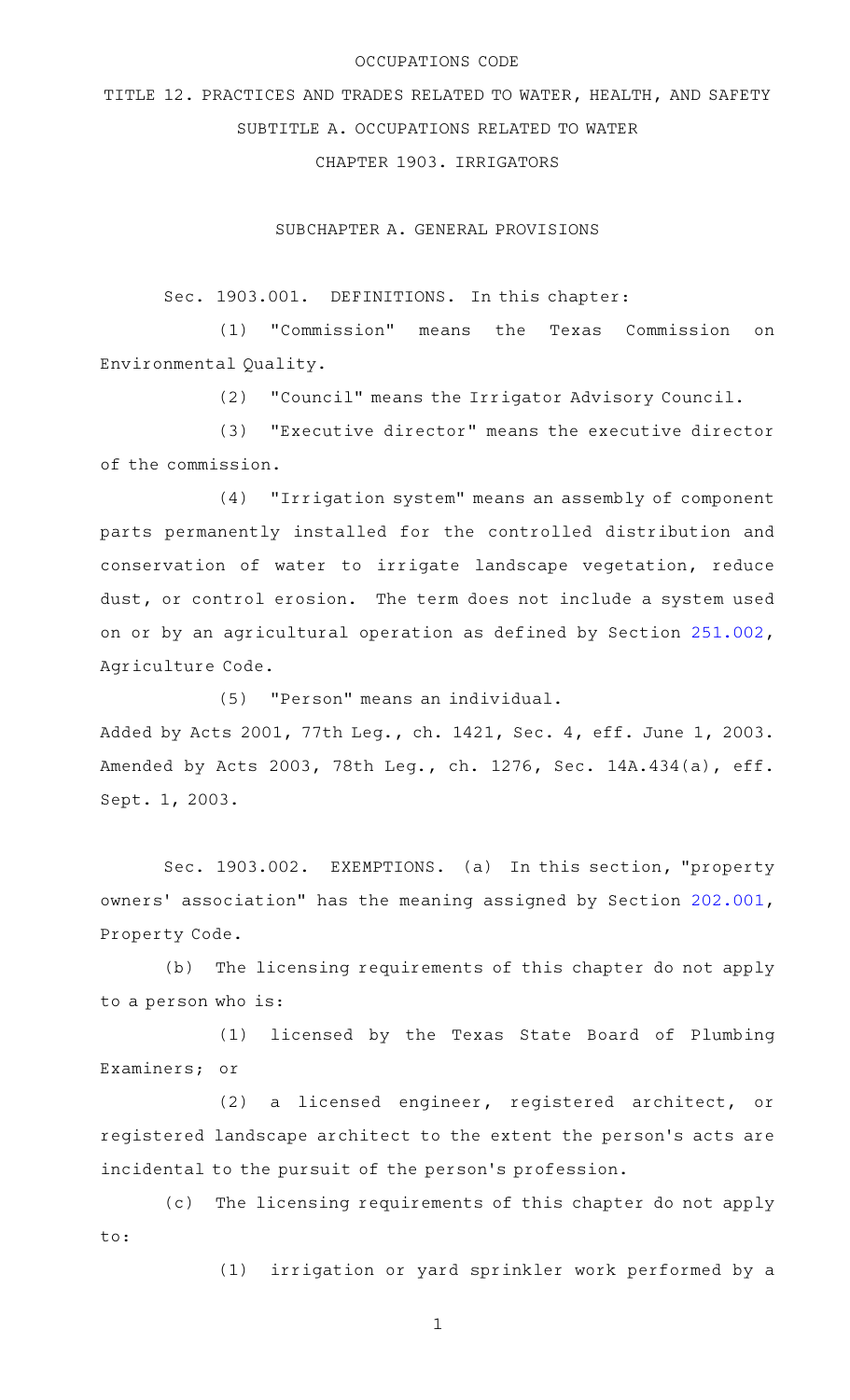property owner in a building or on premises owned or occupied by the person as the person 's home;

(2) irrigation or yard sprinkler repair work, other than extension of an existing irrigation or yard sprinkler system or installation of a replacement system, that is:

(A) performed by a maintenance person who does not act as an irrigator or engage in yard sprinkler construction or maintenance for the public; and

(B) incidental to and on premises owned by the business in which the person is regularly employed or engaged;

(3) irrigation or yard sprinkler work performed:

(A) by a regular employee of a railroad who does not act as an irrigator or engage in yard sprinkler construction or maintenance for the public; and

 $(B)$  on the premises or equipment of the railroad;

(4) irrigation or yard sprinkler work performed on public property by a person who is regularly employed by a political subdivision of this state;

(5) irrigation or yard sprinkler work performed by an agriculturist, agronomist, horticulturist, forester, gardener, contract gardener, garden or lawn caretaker, nurseryman, or grader or cultivator of land on land owned by the person;

(6) irrigation or yard sprinkler work performed by a member of a property owners' association on real property owned by the association or in common by the association 's members if the irrigation or yard sprinkler system waters real property that:

 $(A)$  is less than one-half acre in size; and

(B) is used for aesthetic or recreational purposes;

(7) irrigation or yard sprinkler work performed by a person using a garden hose, hose sprinkler, hose-end product, or agricultural irrigation system;

(8) activities involving a commercial agricultural irrigation system;

 $(9)$  a person who assists in the installation, maintenance, alteration, repair, or service of an irrigation system under the direct supervision of an individual described by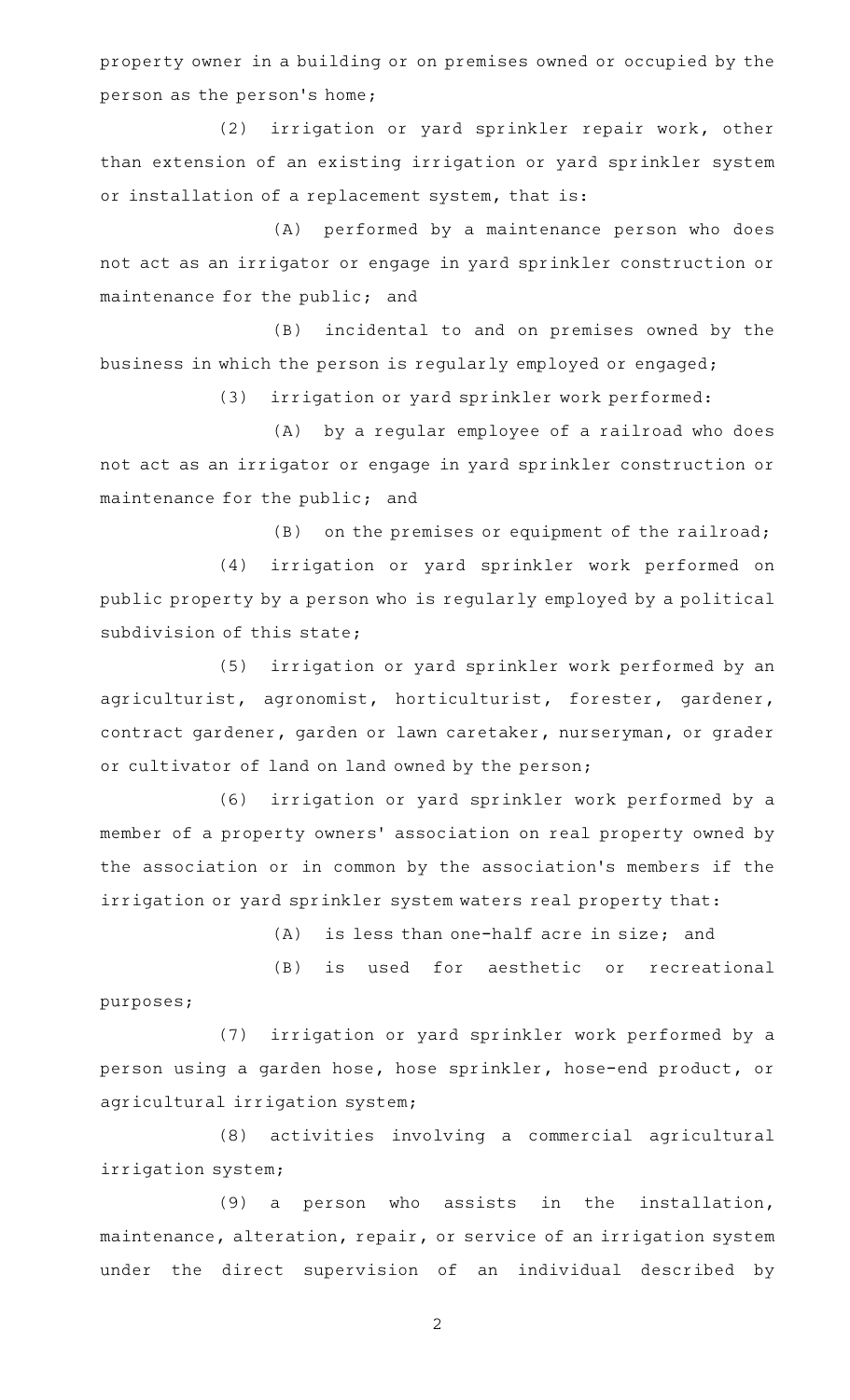Subchapter F of this chapter who is licensed under Chapter [37,](http://www.statutes.legis.state.tx.us/GetStatute.aspx?Code=WA&Value=37) Water Code; or

(10) an owner of a business that employs an individual described by Subchapter F of this chapter who is licensed under Chapter [37](http://www.statutes.legis.state.tx.us/GetStatute.aspx?Code=WA&Value=37), Water Code, to supervise the business's sale, design, consultation, installation, maintenance, alteration, repair, and service of irrigation systems.

(d) A person who is exempt from the licensing requirements of this chapter shall comply with the standards established by this chapter and the rules adopted under this chapter. Added by Acts 2001, 77th Leg., ch. 1421, Sec. 4, eff. June 1, 2003. Amended by Acts 2003, 78th Leg., ch. 1276, Sec. 14A.435(a), eff. Sept. 1, 2003.

SUBCHAPTER B. COMMISSION POWERS AND DUTIES

Sec. 1903.053. STANDARDS. (a) The commission shall adopt by rule and enforce standards governing:

(1) the connection of irrigation systems to any water supply;

 $(2)$  the design, installation, and operation of irrigation systems;

(3) water conservation; and

(4) the duties and responsibilities of licensed irrigators.

(b) The commission may not require or prohibit the use of any irrigation system, component part, or equipment of any particular brand or manufacturer.

(c) In adopting standards under this section, the commission shall consult the council.

Added by Acts 2001, 77th Leg., ch. 1421, Sec. 4, eff. June 1, 2003. Amended by Acts 2003, 78th Leg., ch. 1276, Sec. 14A.436(a), eff. Sept. 1, 2003.

Amended by:

Acts 2007, 80th Leg., R.S., Ch. 1352 (H.B. [4\)](http://www.legis.state.tx.us/tlodocs/80R/billtext/html/HB00004F.HTM), Sec. 13, eff. June 15, 2007.

Acts 2007, 80th Leg., R.S., Ch. 1430 (S.B. [3\)](http://www.legis.state.tx.us/tlodocs/80R/billtext/html/SB00003F.HTM), Sec. 2.34, eff.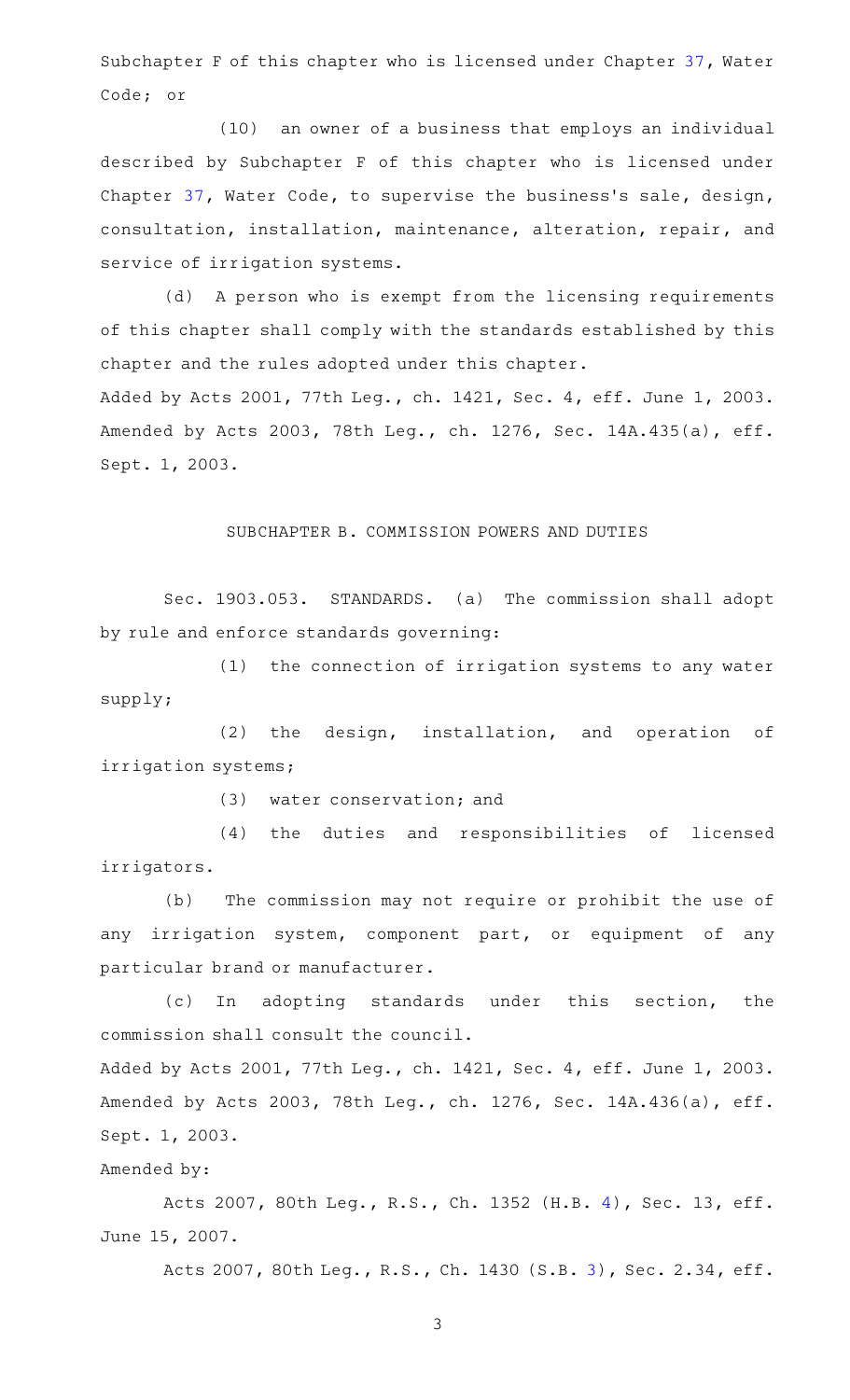September 1, 2007.

SUBCHAPTER D. IRRIGATOR ADVISORY COUNCIL

Sec. 1903.151. COUNCIL MEMBERSHIP. (a) The Irrigator Advisory Council consists of nine members appointed by the commission as follows:

(1) six members who are irrigators, residents of this state, experienced in the irrigation business, and familiar with irrigation methods and techniques; and

(2) three public members.

(b) Appointments to the council shall be made without regard to the race, creed, sex, religion, or national origin of the appointee.

Added by Acts 2001, 77th Leg., ch. 1421, Sec. 4, eff. June 1, 2003. Amended by Acts 2003, 78th Leg., ch. 1276, Sec. 14A.438(a), eff. Sept. 1, 2003.

Sec. 1903.152. ELIGIBILITY OF PUBLIC MEMBERS. A person is not eligible for appointment as a public member of the council if the person or the person 's spouse:

(1) is licensed by an occupational regulatory agency in the field of irrigation; or

(2) is employed by, participates in the management of, or has, other than as a consumer, a financial interest in a business entity or other organization related to the field of irrigation. Added by Acts 2001, 77th Leg., ch. 1421, Sec. 4, eff. June 1, 2003.

Sec. 1903.155. PRESIDING OFFICER. The council shall elect a presiding officer.

Added by Acts 2001, 77th Leg., ch. 1421, Sec. 4, eff. June 1, 2003. Amended by Acts 2003, 78th Leg., ch. 1276, Sec. 14A.438(b), eff. Sept. 1, 2003.

Sec. 1903.157. MEETINGS. The council shall hold meetings at the call of the commission or presiding officer. Added by Acts 2001, 77th Leg., ch. 1421, Sec. 4, eff. June 1, 2003.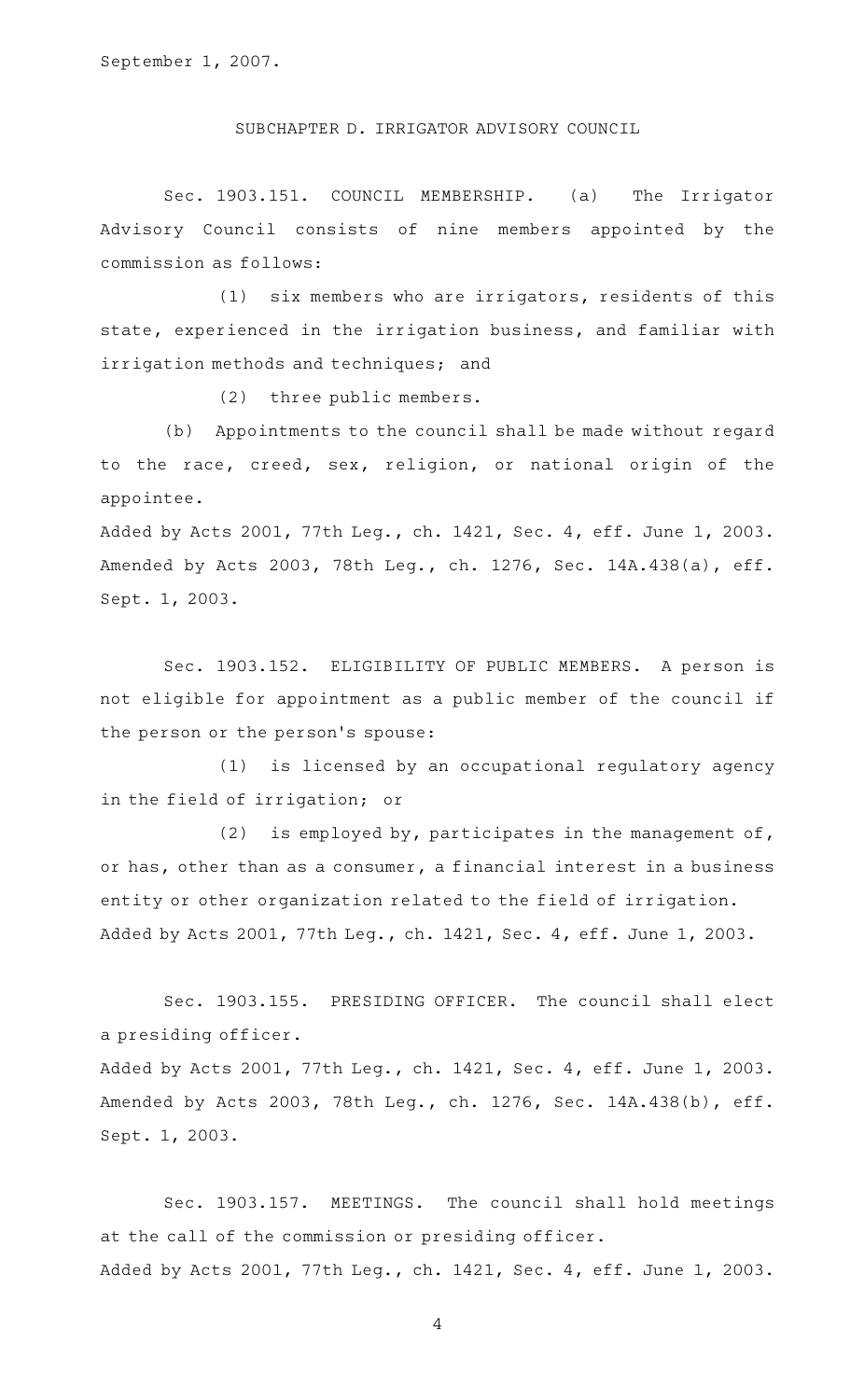Amended by Acts 2003, 78th Leg., ch. 1276, Sec. 14A.438(c), eff. Sept. 1, 2003.

Sec. 1903.158. PER DIEM; REIMBURSEMENT. A council member is entitled to a per diem as set by legislative appropriation for each day the member engages in the business of the council. A council member is entitled to reimbursement for travel expenses, including expenses for meals and lodging, as prescribed by the General Appropriations Act.

Added by Acts 2001, 77th Leg., ch. 1421, Sec. 4, eff. June 1, 2003.

Sec. 1903.159. COUNCIL DUTIES. The council shall provide advice to the commission and the commission 's staff concerning matters relating to irrigation.

Acts 2003, 78th Leg., ch. 1276, Sec. 14A.438(d), eff. Sept. 1, 2003.

SUBCHAPTER F. LICENSING REQUIREMENTS

Sec. 1903.251. LICENSE REQUIRED. (a) A person must hold a license issued by the commission under Chapter [37,](http://www.statutes.legis.state.tx.us/GetStatute.aspx?Code=WA&Value=37) Water Code, if the person:

(1) sells, designs, installs, maintains, alters, repairs, or services an irrigation system;

(2) provides consulting services relating to an irrigation system;

(3) connects an irrigation system to a private or public, raw or potable water supply system or any water supply; or

(4) inspects an irrigation system for a municipality or water district.

(b) A person is ineligible for a license under Subsection (a)(4) if the person engages in or has a financial or advisory interest in an entity that engages in an activity under Subsection (a)(1), (2), or (3).

Added by Acts 2001, 77th Leg., ch. 1421, Sec. 4, eff. June 1, 2003. Amended by Acts 2003, 78th Leg., ch. 1276, Sec. 14A.435(c), eff. Sept. 1, 2003.

Amended by: